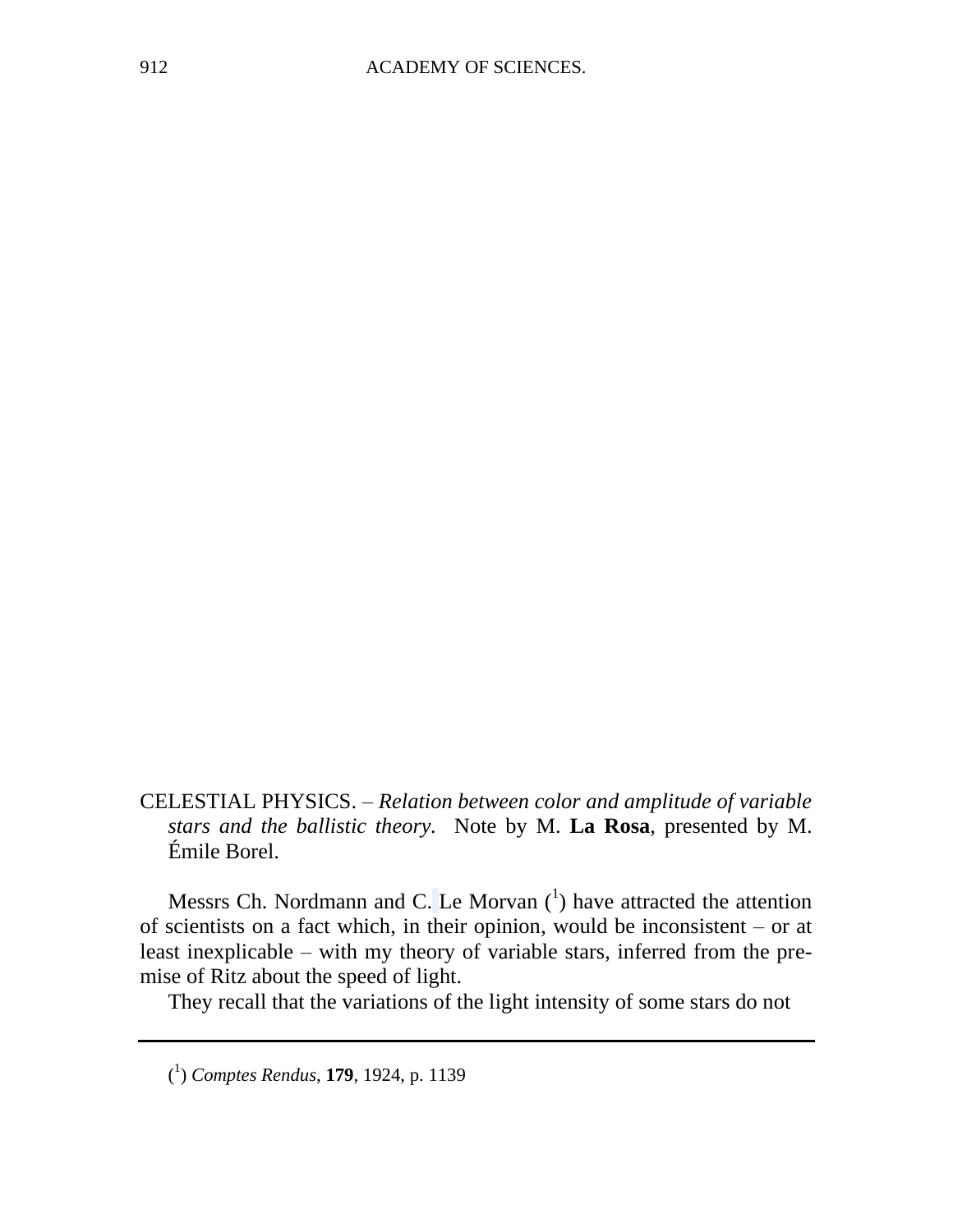have the same amplitude in all the areas of the spectrum. Thus  $\beta$  Lyrae presents the following changes in its apparent size: 0.66 in the red; 0.94 in the green; 1.34 in blue. The change of size of  $\delta$  Cephei takes the same form. And they add: "If the brightness fluctuation of stars with continuous variation were due to the mechanism invoked by Mr. La Rosa, the amplitude of the variation would be necessarily the same one in all the areas of the luminous spectrum."

I will show that by taking account of all the elements, my theory explains these interesting facts in the most natural way, while I would be well embarrassed to give an explanation differently of it, for example by the theory of eclipses.

In fact, my theory supposes initially that all the variables must be double stars (or more generally multiple)  $(1)$  and consequently it is necessary to take into account either the light emitted by the revolving star, the companion, or the light emitted by main star.

Neglecting the brightness fluctuations that this star can give because of its small movement, and calling  $I_r$ ,  $I_g$ ,  $I_b$  the constant intensities of the radiation of red, green, blue by this star and  $i_r$ ,  $i_g$ ,  $i_b$  the intensities corresponding given by the companion at the time of the minimum, the changes of the total

of the light (of two stars) will be given to us by the relationship  
\n(1) 
$$
\frac{I_r + mi_r}{I_r + i_r}; \quad \frac{I_g + mi_g}{I_g + i_g}; \quad \frac{I_b + mi_b}{I_b + i_b},
$$

where *m* is the amplitude of the variation of the light due to the movement of the companion and must be *constant throughout the spectrum*.

These relationships (1) will be in general different; they can become equal only if

$$
\frac{\mathbf{I}_r}{i_r} = \frac{\mathbf{I}_g}{i_g} = \frac{\mathbf{I}_b}{i_b} ,
$$

that is to say, if the two stars have similar *spectral distributions*, and this case is very unlikely, because it requires that the central star and its companion have *the same temperature*.

 $(1)$  This assumption, in the case of the variables in question here is data from the observations. For the variables of long period, it has been received very recently, a very beautiful confirmation by the discovery of one companion of "Mira Ceti" made at the Observatory of Mount Wilson.